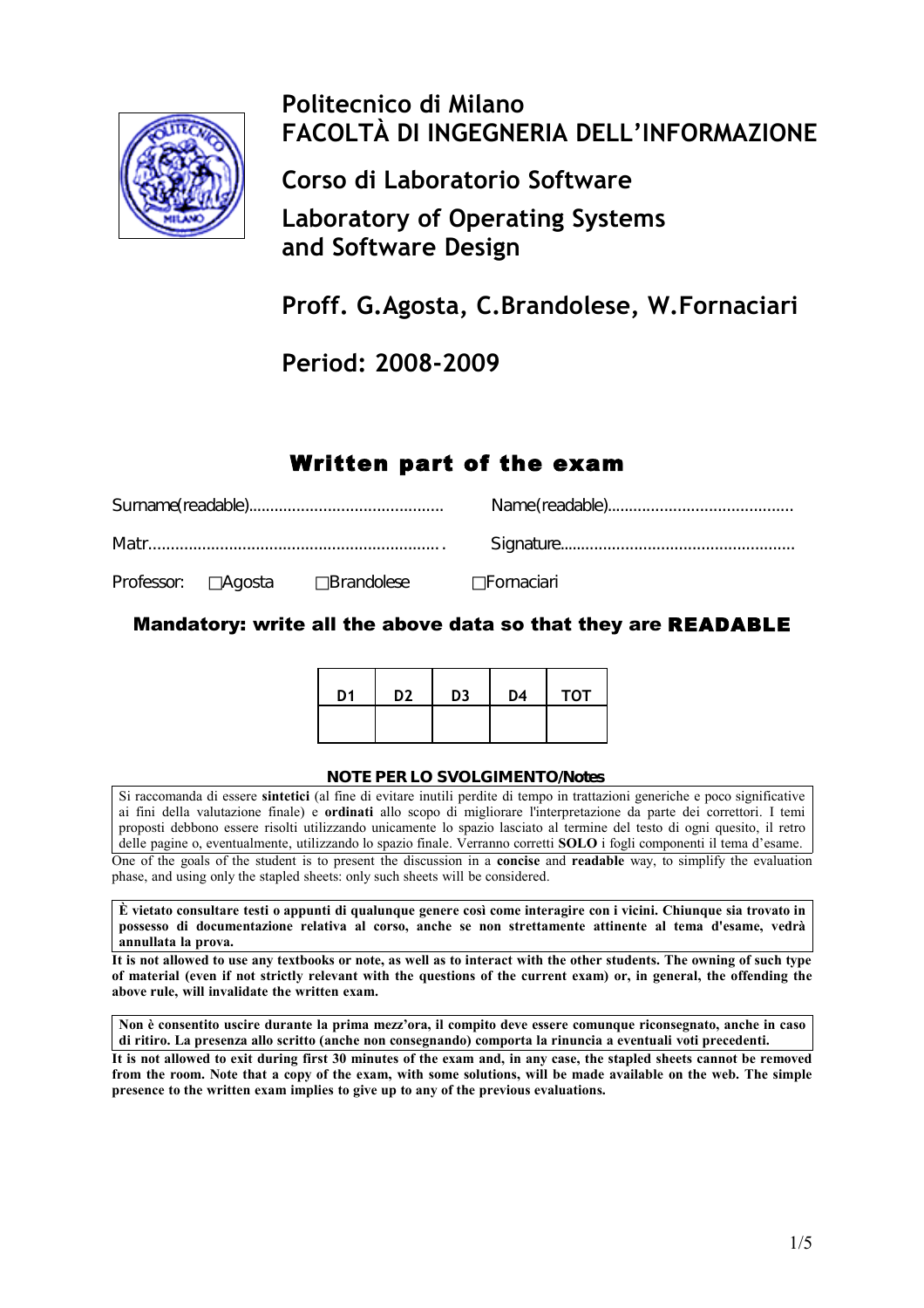Suggested time for the exercise: 15 minutes. Il tempo consigliato per svolgere l'esercizio è di 15 min.

Spiegare le ragioni che spingono ad evere in molti sistemi operativi tre livelli di scheduling (breve termine, medio termine e lungo termine) e descrivere le principali differenze tra questi.

Summarize the reasons for having in many operating systems three different levels of scheduling (short-term, medium-tem and long-term) and describe the main differences among them.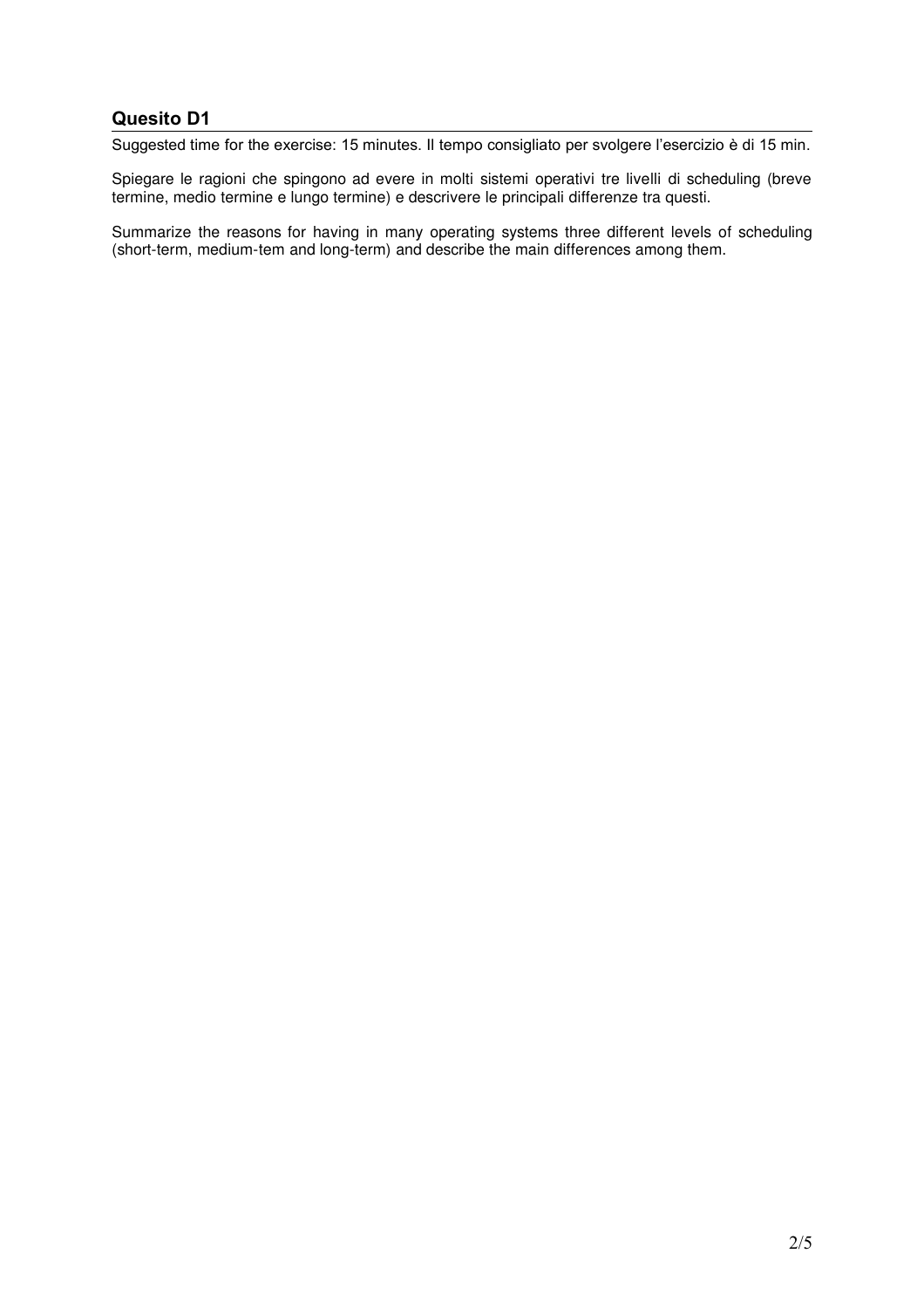Suggested time for the exercise: 15 minutes. Il tempo consigliato per svolgere l'esercizio è di 15 min.

Utilizzando l'algoritmo del banchiere e partendo dalla situazione illustrata dalle tabelle, stabilire se le richieste (a), (b), e (c) portano in stati sicuri (mostrare il procedimento utilizzato per trarre la conclusione).

Using the banker's algorithm and starting from the state depicted by the allocation and resource tables, find whether requests (a), (b) and (c) lead to safe states (show the procedure used to draw the conclusion)

Total resources: A,B,C,D=4,6,2,7

#### Allocated Resources:

|                | Α                | B              | C       | D |
|----------------|------------------|----------------|---------|---|
| P1             | 1.               | $\overline{2}$ | Ω       | 1 |
| P <sub>2</sub> | ı.               | Λ              | 2       | 2 |
| P3             | $\left( \right)$ | 1              | $^{()}$ | Λ |
| P <sub>4</sub> | $\left( \right)$ | 1.             | 0       | 2 |

#### Maximum Resources required:

|                | Α        | B              | $\mathsf{C}$   | D |
|----------------|----------|----------------|----------------|---|
| P1             | 3        | 2              | 1              | 1 |
| P <sub>2</sub> | ı        | $\overline{c}$ | 2              | 4 |
| P3             | 4        | $\mathbf{1}$   | $\overline{1}$ | ∩ |
| P <sub>4</sub> | $^{(1)}$ | 6              | 2              | 6 |

a) P2 richiede (2,0,0,1) / P2 requests (2,0,0,1)

b) P3 richiede (2,0,1,0) / P3 requests (2,0,1,0)

c) P4 richiede (0,3,0,3) / P4 requests (0,3,0,3)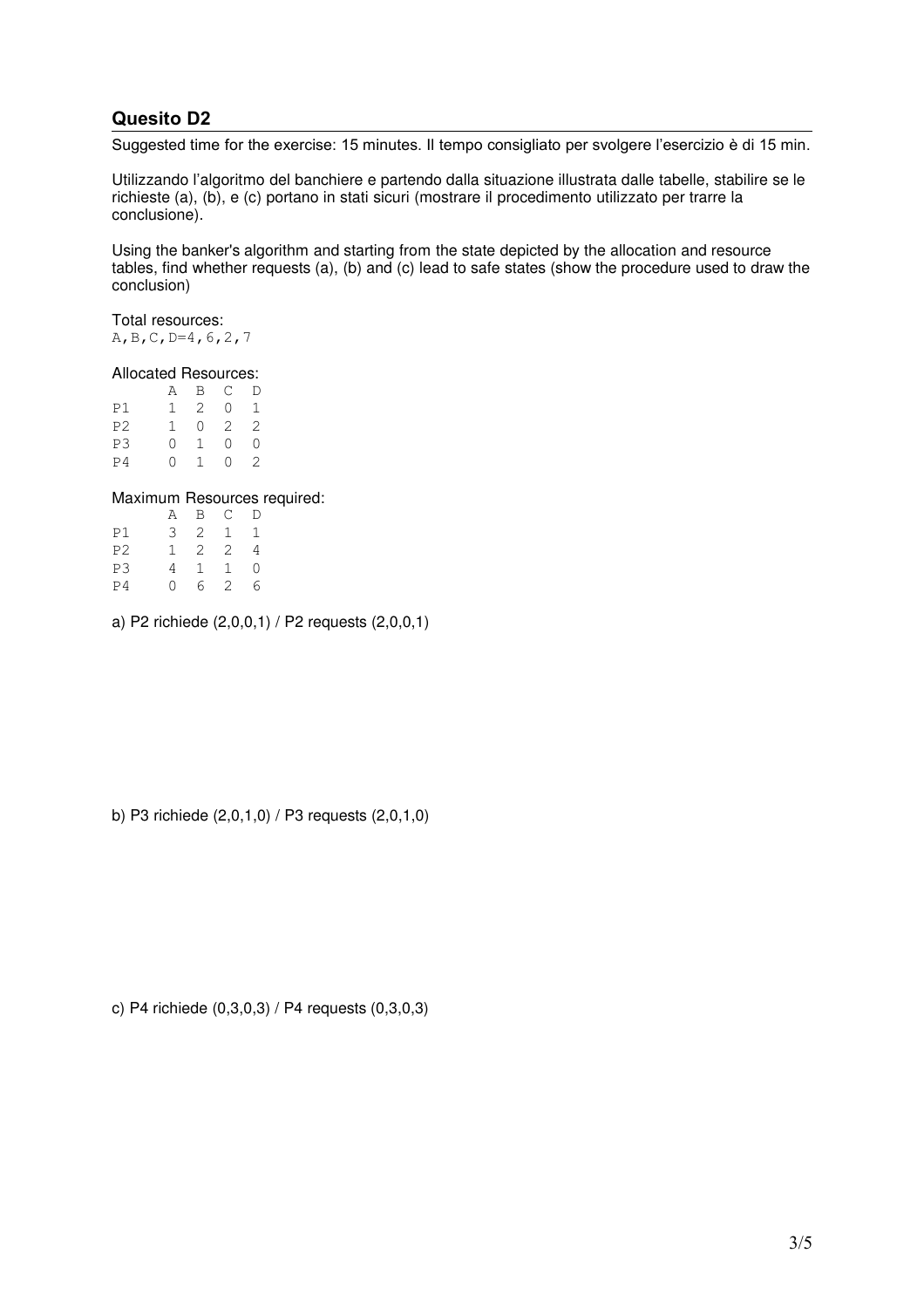Suggested time for the exercise: 15 minutes. Il tempo consigliato per svolgere l'esercizio è di 15 min.

Si introducano i diversi semafori discussi e si mettano in luce le differenze tra i diversi standard. Si fornisca un breve esempio di utilizzo di uno dei due meccanismi.

You have to discuss the different semaphores mechanisms that were discussed highlighting differences in their implementation. Provide a small code example demonstrating the usage of one of those mechanisms.